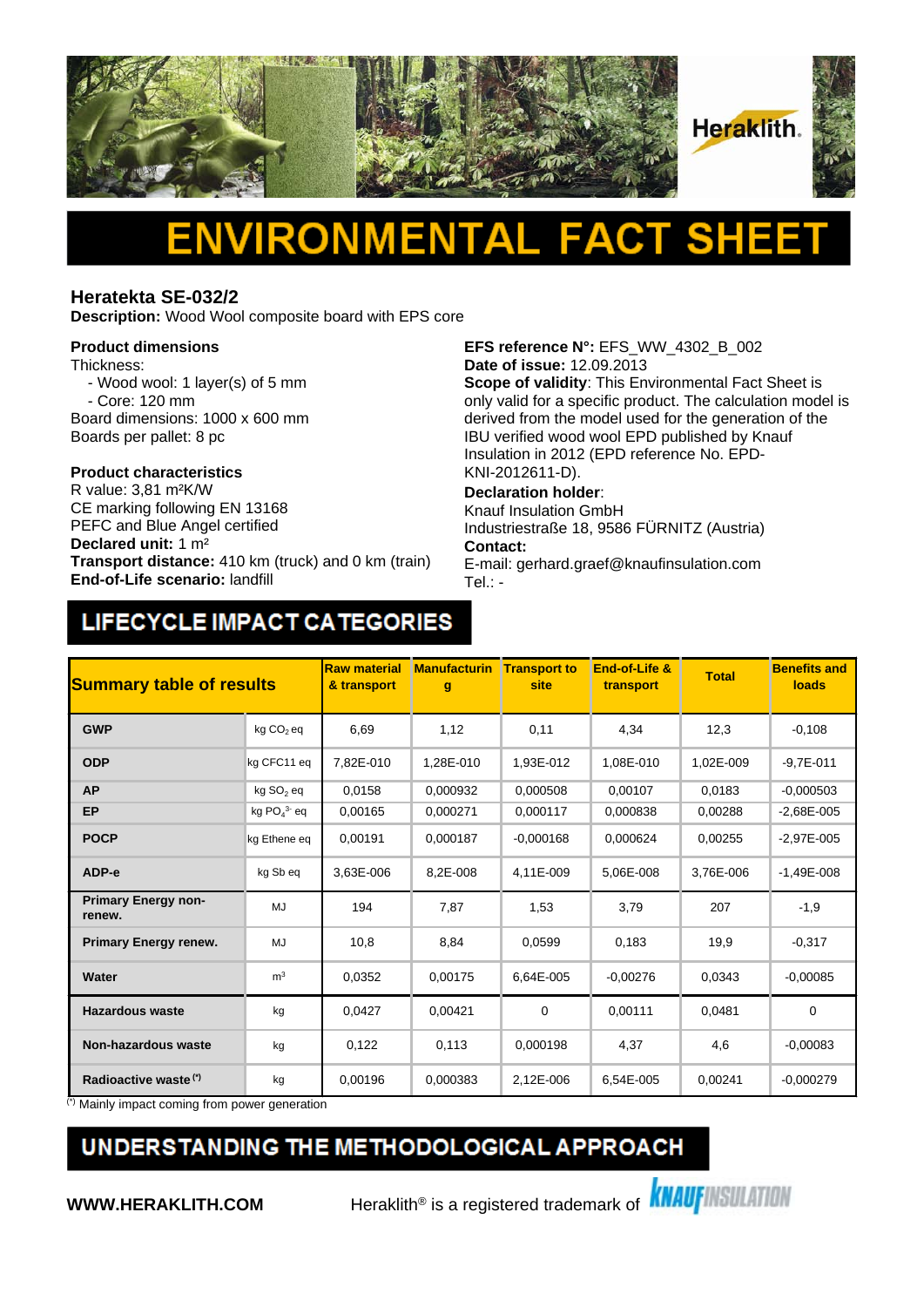

#### **Objectives**

Knauf Insulation is committed to making information about the environmental impact relating to products it places on the market available upon request. The format for presenting this information can either be a standard verified EPD or a simpler Environmental Fact Sheet based on a verified EPD.

The results are based on the LCA of Wood Wool insulation products produced by Knauf Insulation as an average from three different sites, Oosterhout (The Netherlands), Simbach (Germany) and Zalaegerszeg (Hungary).

The areas of application of the wood wool boards include underground parking, basement ceiling and pitched roof, etc.

#### **System boundaries**

The assessment is based on a "Cradle to Gate" LCA with the following additional stages: transportation to job site and end of life stages. Benefits and loads beyond the system boundaries are not included in the total. The 'Cradle to Gate' assessment takes into consideration the following stages of the life cycle: from raw material extraction, (including the necessary upstream processes, auxiliaries, transports and energy supply), the manufacturing and transportation to construction site, as well as the transportation to and the end LCA of life itself. The end of life and the benefits and loads beyond the system boundaries are based on landfill scenarios.

#### **Scope**

Standards: the environmental data reported in this Environmental Fact Sheet are based on calculation rules according to EN 15804 (see annex).The Life Cycle Assessment (LCA) follows ISO 14040:2006 and ISO 14044:2006.

#### **Data and tools**

The model used for the calculation of the LCA results is derived from a verified EPD model. In order to calculate results according to EN 15804, the original model was updated with background LCA datasets from 2012 and slightly adapted (e.g. modules according to EN 15804 and generic end-of-life modules). GaBi 6 software and data were used for modeling and calculation of results. [www.gabi-software.com](http://www.gabi-software.com)

#### **Verification**

The results and the consistency with the abovementioned standards have been checked through an extensive internal review applying PE INTERNATIONAL's quality standards. The original underlying LCA model for Wood Wool was verified by IBU in 2012 and communicated in three Environmental Product Declarations (EPDs). The current calculation has been conducted INTERNATIONAL AG according to the requirements of the PCR "Holzwerkstoffe" /PCR 2011/

### **ENVIRONMENTAL INDICATORS**

**Global Warming Potential** (GPW): impact of greenhouse gases such as carbon dioxide (CO<sub>2</sub>) or methane.

**Ozone Depletion Potential** (ODP): relative impact that the product can cause to the stratospheric ozone layer.

**Acidification Potential** (AP): the acidification of soils and waters predominantly occurs through the transformation of air pollutants into acids

**Eutrophication Potential** (EP): impact of nitrification by nitrogen and phosphorus to aquatic and terrestrial ecosystems, for example through algal blooms, disturbing the balance between species.

**Photochemical Ozone Creation Potential** (POCP): also known as summer smog, the impact from oxidizing of volatile compounds in the presence of nitrogen oxides (NOx) which frees ozone in the lower atmosphere

**Abiotic Depletion Potential element** (ADP- e): impact from depletion of resources excluding fossil fuel resources (such as oil or natural gas) expressed in equivalent antimony so to take into account scarcity of resources.

**Non-renewable Primary Energy**: non-renewable energy resources required to manufacture the product. Sources of nonrenewable energy are fossil fuels and uranium**.**

**Renewable Primary Energy:** renewable energy resources required to manufacture the product. Sources of renewable energy are biomass, wind, solar or hydraulic sources for example.

**Net fresh water**: input of net fresh water consumed in the life cycle stages ("blue water consumption" equals evaporated water).

**Annex to Environmental Fact Sheet N° EFS\_WW\_4302\_B\_002**

Complete results according to EN 15804 presentation

**RESULTS OF THE LCA - ENVIRONMENTAL IMPACT:** 1 m² Heratekta SE-032/2

**WWW.HERAKLITH.COM** Heraklith<sup>®</sup> is a registered trademark of **KNAUFINSULATION**